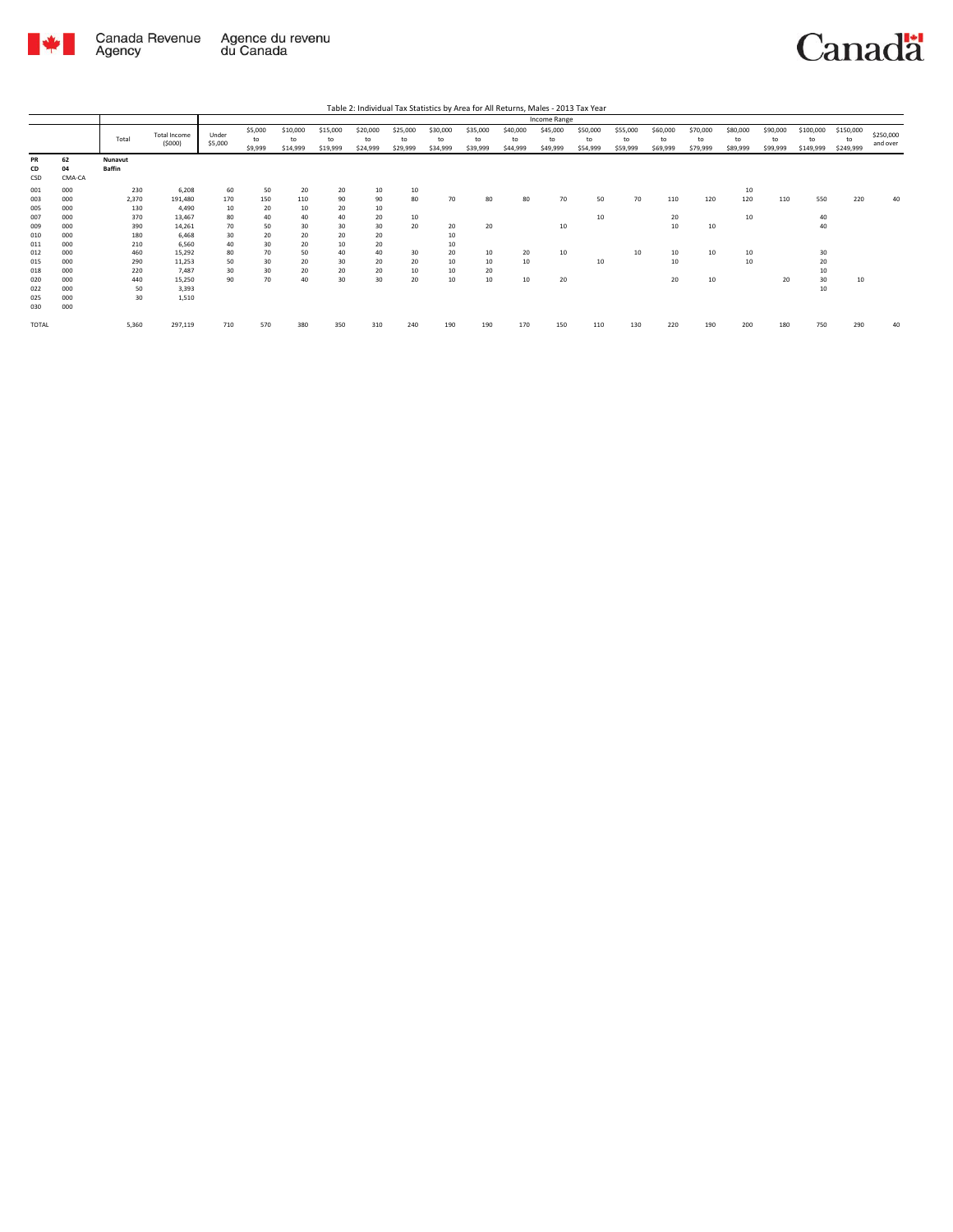

Table 2: Individual Tax Statistics by Area for All Returns, Males - 2013 Tax Year

|                 |                    |                     |                               | Income Range     |                          |                            |                            |                            |                            |                            |                            |                            |                            |                            |                            |                            |                            |                            |                            |                              |                              |                       |
|-----------------|--------------------|---------------------|-------------------------------|------------------|--------------------------|----------------------------|----------------------------|----------------------------|----------------------------|----------------------------|----------------------------|----------------------------|----------------------------|----------------------------|----------------------------|----------------------------|----------------------------|----------------------------|----------------------------|------------------------------|------------------------------|-----------------------|
|                 |                    | Total               | <b>Total Income</b><br>(5000) | Under<br>\$5,000 | \$5,000<br>to<br>\$9,999 | \$10,000<br>to<br>\$14,999 | \$15,000<br>to<br>\$19,999 | \$20,000<br>to<br>\$24,999 | \$25,000<br>to<br>\$29,999 | \$30,000<br>to<br>\$34,999 | \$35,000<br>to<br>\$39,999 | \$40,000<br>to<br>\$44,999 | \$45,000<br>to<br>\$49,999 | \$50,000<br>to<br>\$54,999 | \$55,000<br>to<br>\$59,999 | \$60,000<br>to<br>\$69,999 | \$70,000<br>to<br>\$79,999 | \$80,000<br>to<br>\$89,999 | \$90,000<br>to<br>\$99,999 | \$100,000<br>to<br>\$149,999 | \$150,000<br>to<br>\$249,999 | \$250,000<br>and over |
| PR<br>CD<br>CSD | 62<br>05<br>CMA-CA | Nunavut<br>Keewatin |                               |                  |                          |                            |                            |                            |                            |                            |                            |                            |                            |                            |                            |                            |                            |                            |                            |                              |                              |                       |
| 014             | 000                | 240                 | 7,797                         | 40               | 40                       | 30                         | 20                         | 20                         | 20                         | 10                         |                            |                            |                            |                            |                            | 10                         |                            |                            |                            |                              |                              |                       |
| 015             | 000                | 660                 | 25,676                        | 140              | 110                      | 50                         | 40                         | 40                         | 30                         | 20                         | 20                         | 10                         | 10                         | 10                         | 20                         |                            | 20                         | 20                         | 20                         | 80                           | 10                           |                       |
| 016             | 000                | 130                 | 4,432                         | 20               | 20                       | 20                         |                            |                            |                            |                            |                            |                            |                            |                            |                            |                            |                            |                            |                            | 10                           |                              |                       |
| 017             | 000                | 870                 | 48,849                        | 120              | 70                       | 60                         | 40                         | 40                         | 40                         | 40                         | 30                         | 30                         | 30                         | 20                         | 10                         |                            | 30                         | 30                         | 40                         | 140                          | 50                           |                       |
| 019             | 000                | 140                 | 5,694                         | 20               | 20                       | 10                         |                            |                            | 10                         |                            |                            |                            |                            |                            |                            |                            |                            |                            |                            | 10                           |                              |                       |
| 023             | 000                | 620                 | 29,138                        | 90               | 60                       | 50                         | 40                         | 40                         | 40                         | 20                         | 20                         | 10                         | 20                         | 10                         | 10                         | 30                         | 30                         | 40                         | 20                         | 70                           | 20                           |                       |
| 027             | 000                | 250                 | 8,198                         | 60               | 30                       | 20                         | 20                         | 30                         | 20                         | 10                         |                            |                            |                            |                            |                            |                            | 10                         |                            |                            | 10                           |                              |                       |
| TOTAL           |                    | 2,910               | 129,784                       | 480              | 350                      | 240                        | 180                        | 180                        | 160                        | 110                        | 100                        | 80                         | 70                         | 60                         | 50                         | 100                        | 110                        | 120                        | 100                        | 320                          | 90                           | 10                    |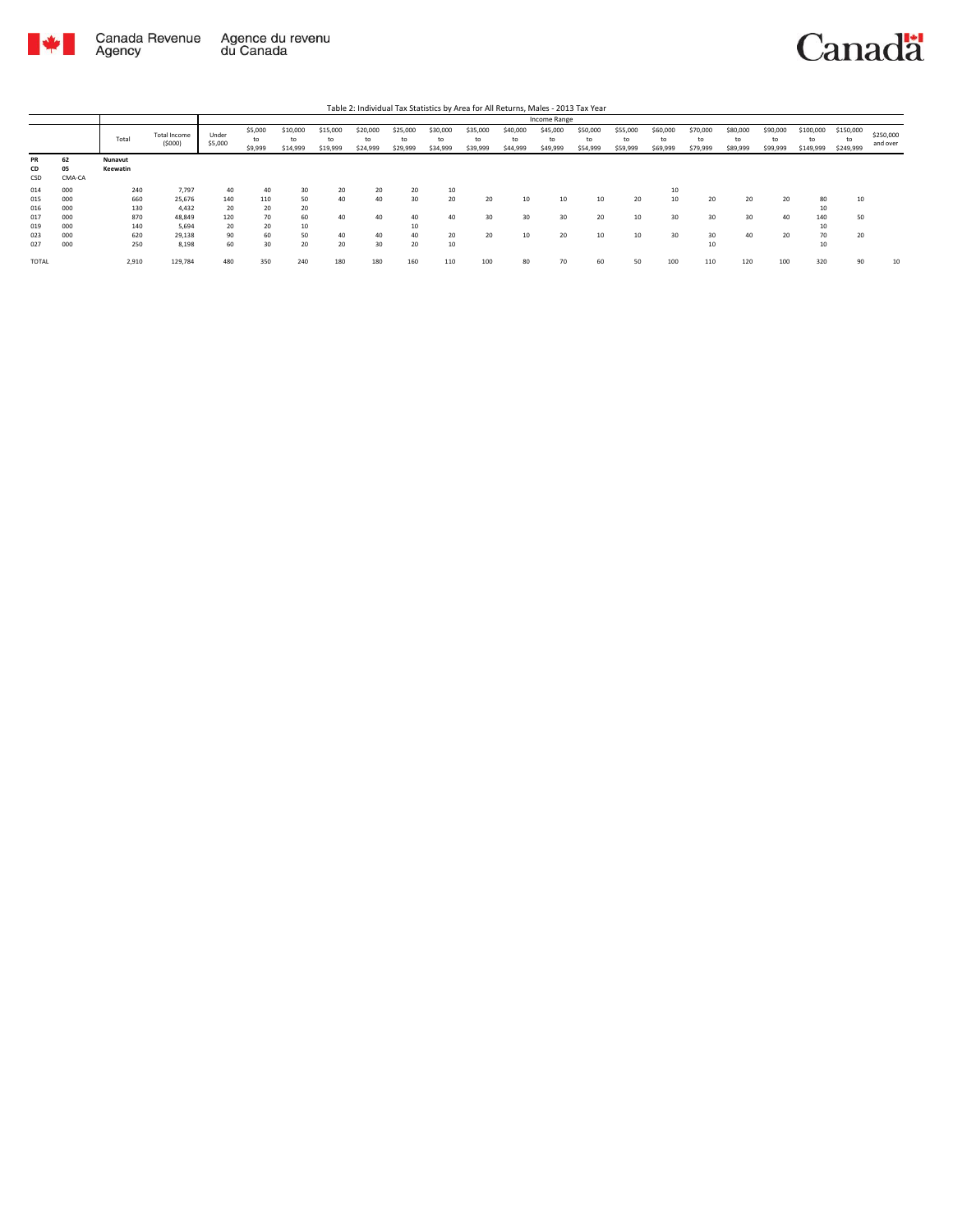

## Canadä

Table 2: Individual Tax Statistics by Area for All Returns, Males - 2013 Tax Year

|              |        |           |                        | Income Range     |                          |                            |                            |                            |                            |                            |                            |                            |                            |                            |                            |                            |                            |                            |                            |                              |                              |                       |
|--------------|--------|-----------|------------------------|------------------|--------------------------|----------------------------|----------------------------|----------------------------|----------------------------|----------------------------|----------------------------|----------------------------|----------------------------|----------------------------|----------------------------|----------------------------|----------------------------|----------------------------|----------------------------|------------------------------|------------------------------|-----------------------|
|              |        | Total     | Total Income<br>(5000) | Under<br>\$5,000 | \$5,000<br>to<br>\$9,999 | \$10,000<br>to<br>\$14,999 | \$15,000<br>to<br>\$19,999 | \$20,000<br>to<br>\$24,999 | \$25,000<br>to<br>\$29,999 | \$30,000<br>to<br>\$34,999 | \$35,000<br>to<br>\$39,999 | \$40,000<br>to<br>\$44,999 | \$45,000<br>to<br>\$49,999 | \$50,000<br>to<br>\$54,999 | \$55,000<br>to<br>\$59,999 | \$60,000<br>to<br>\$69,999 | \$70,000<br>to<br>\$79,999 | \$80,000<br>to<br>\$89,999 | \$90,000<br>to<br>\$99,999 | \$100,000<br>to<br>\$149,999 | \$150,000<br>to<br>\$249,999 | \$250,000<br>and over |
| <b>PR</b>    | 62     | Nunavut   |                        |                  |                          |                            |                            |                            |                            |                            |                            |                            |                            |                            |                            |                            |                            |                            |                            |                              |                              |                       |
| CD           | 08     | Kitikmeot |                        |                  |                          |                            |                            |                            |                            |                            |                            |                            |                            |                            |                            |                            |                            |                            |                            |                              |                              |                       |
| CSD          | CMA-CA |           |                        |                  |                          |                            |                            |                            |                            |                            |                            |                            |                            |                            |                            |                            |                            |                            |                            |                              |                              |                       |
| 047          | 000    | 240       | 8.191                  | 60               | 30                       | 10                         | 20                         | 20                         | 10                         | 10                         |                            |                            |                            |                            |                            |                            |                            |                            |                            | 20                           |                              |                       |
| 059          | 000    | 410       | 16,669                 | 70               | 70                       | 40                         | 30                         | 20                         | 10                         | 10                         | 20                         | 10                         | 10                         |                            |                            | 10                         |                            | 10                         | 10                         | 40                           | 20                           |                       |
| 073          | 000    | 550       | 30,244                 | 80               | 60                       | 30                         | 40                         | 30                         | 20                         | 20                         | 20                         | 20                         | 20                         | 20                         | 20                         | 20                         | 30                         | 20                         | 20                         | 80                           | 30                           |                       |
| 081          | 000    | 380       | 13,081                 | 60               | 60                       | 30                         | 40                         | 20                         | 20                         | 20                         | 10                         | 10                         | 20                         | 20                         |                            | 10                         | 20                         | 10                         |                            | 10                           | 10                           |                       |
| 087          | 000    | 240       | 8.327                  | 30               | 30                       | 30                         | 20                         | 20                         | 20                         | 20                         | 20                         |                            |                            |                            |                            |                            |                            |                            |                            | 10                           |                              |                       |
| <b>TOTAL</b> |        | 1,830     | 76,511                 | 290              | 250                      | 140                        | 150                        | 120                        | 80                         | 80                         | 70                         | 60                         | 60                         | 40                         | 40                         | 60                         | 60                         | 60                         | 50                         | 160                          | 60                           |                       |